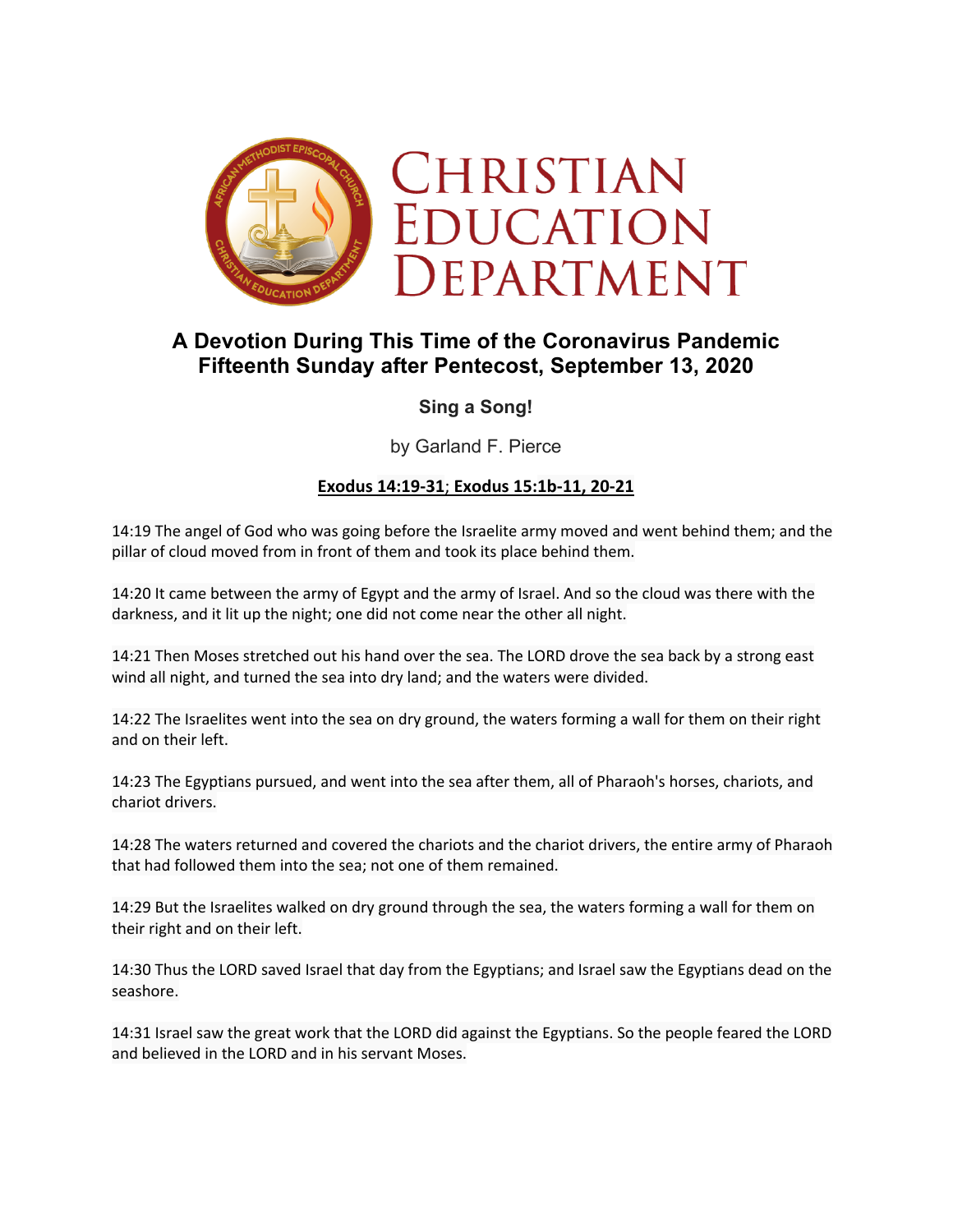15:20 Then the prophet Miriam, Aaron's sister, took a tambourine in her hand; and all the women went out after her with tambourines and with dancing.

15:21 And Miriam sang to them: "Sing to the LORD, for he has triumphed gloriously; horse and rider he has thrown into the sea."

James Weldon Johnson, having been asked to speak at a school in Jacksonville, FL, USA for a celebration of US President Abraham Lincoln's birthday, penned a poem rather than a speech. He then asked his brother, J. Rosamund Johnson, to set the words to music. The result would be sung by school children and many others for generations to follow and become affectionately called the "Negro National Anthem" or "Black National Anthem." The three stanzas move from praise to lament and then to prayer. The song tells of oppression and ultimately of faith in a God willing and able to faithfully accompany and liberate.

In the 14th and 15th chapters of Exodus, one sees God acting on behalf of the Israelites as their Egyptian oppressors are in hot pursuit of them in an attempt to take them back into bondage. The Israelites find themselves in the impossible situation of danger in front and behind them, facing the Red Sea and running from the Egyptians. God makes a way, leading them to freedom. And when their muddy feet stand on freedom's shore, they sing. They sing *to* their God. They sing *of* their God. The prophet Miriam leads them in song and dance. The Israelites sing because they are free. They sing like they are free—full-throated and with full body.

An old preacher once said, "You cannot understand fully somebody's praise if you don't know their journey." Some may ask how can the Israelites celebrate God's destruction of the Egyptians and claim to not understand such a joyful reaction. We might not be able to fully understand the Israelites' celebration of the Egyptians' demise. We understand even less how God parted the Red Sea and made a way to freedom. We may not even fully understand all the mixed emotions that may be associated with our own liberation or just how God parted the sea and made a way for us; but, if we believe that God can do it, has done it, and will do it again for us individually and collectively, then we have reason to sing and dance.

This meditation ends in an almost identical fashion as the one which preceded it. Like the Israelites, we are called to remember our deliverance and celebrate it. No vaccine as of yet, Black Lives still do not matter to all; but God sees the suffering and is acting even now, making a way. Do you see it? How will you share the good news when it happens? What will you do to tell the generations to come? How will you ensure that we never forget that our God is the God of Justice and Love for all, our God is faithful to save and deliver? How will you celebrate God? Try singing a song! *Sing a song, full of the faith that the dark past has taught us. Sing a song, full of the hope that the present has brought us. Facing the rising sun of our new day begun, let us march on till victory is won.*

**TALK:** Take a moment to be silent, reflect, and share (write down)— Revisit the questions above. How will you ensure that we never forget that our God is the God of Justice and Love for all, our God is faithful to save and deliver? What song will you sing that will help you remember?

### **PRAY:**

**Almighty God, you have saved your people throughout the ages and protected them in ways which can never be fully understood. Give us the courage to face issues of good and evil within our world with the strength and courage only You can give, and so contribute**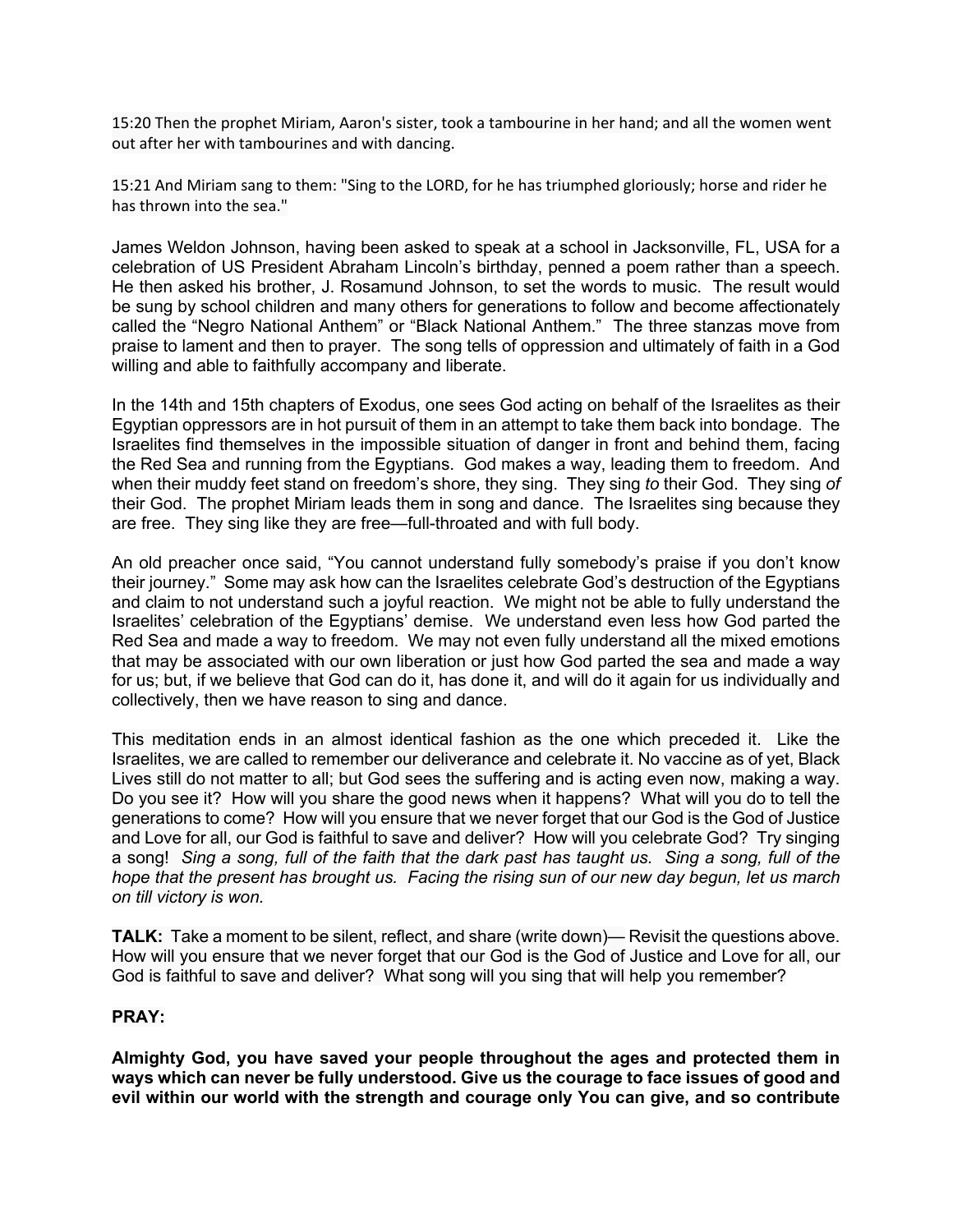#### **to Your work for love, justice, and peace in the world. We declare that we shall sing your praise for your mighty acts and faithful deeds to us. AMEN**

Adapted from: http://www.netdevotions.org/BExodus%2015,1-12.pdf

# **ACT:**

1. Based on your reflections from the TALK section, start to think through and make a plan as to how you will help those who shall come behind us understand what it was like to live through these tumultuous times of 2020. *Write, share, or sing a song!* For those US citizens, here are some practical actions to take: Participate in the current democratic processes (voter registration, voting, completing the 2020 census (**CENSUS DEADLINE: WEDNESDAY, SEPTEMBER 30, 2020**) and encouraging others to do so—See: http://www.amev-alert.org and https://2020census.gov.) For everyone, practice social distancing as much as possible, wash your hands often, and wear face covering to help prevent the spread of COVID-19—See: http://www.amechealth.org.

2. See also the activity that accompanies this devotion.

3. Revisit the Psalm 23 Challenge first issued as part of the March 22, 2020 set of resources.

#### **Song:**

# Lift Every Voice and Sing AMEC Hymnal, #571

- 1. Lift ev-ery voice and sing, Till earth and heav-en ring, Ring with the har-mo-nies of lib-er-ty; Let our re-joic-ing rise High as the lis-tening skies, Let it re-sound loud as the roll-ing sea. Sing a song full of the faith that the dark past has taught us, Sing a song full of the hope that the pre-sent has brought us; Fac-ing the ris-ing sun Of our new day be-gun, Let us march on till vic-to-ry is won.
- 2. Ston-y the road we trod, Bit-ter the chas-tening rod, Felt in the days when hope un-born had died; Yet with a stead-y beat, Have not our wear-y feet Come to the place for which our fa-thers sighed? We have come o-ver a way that with tears has been wa-tered, We have come, tread-ing our path through the blood of the slaugh-tered; Out from the gloom-y past, Till now we stand at last Where the white gleam of our bright star is cast.
- 3. God of our wea-ry years,